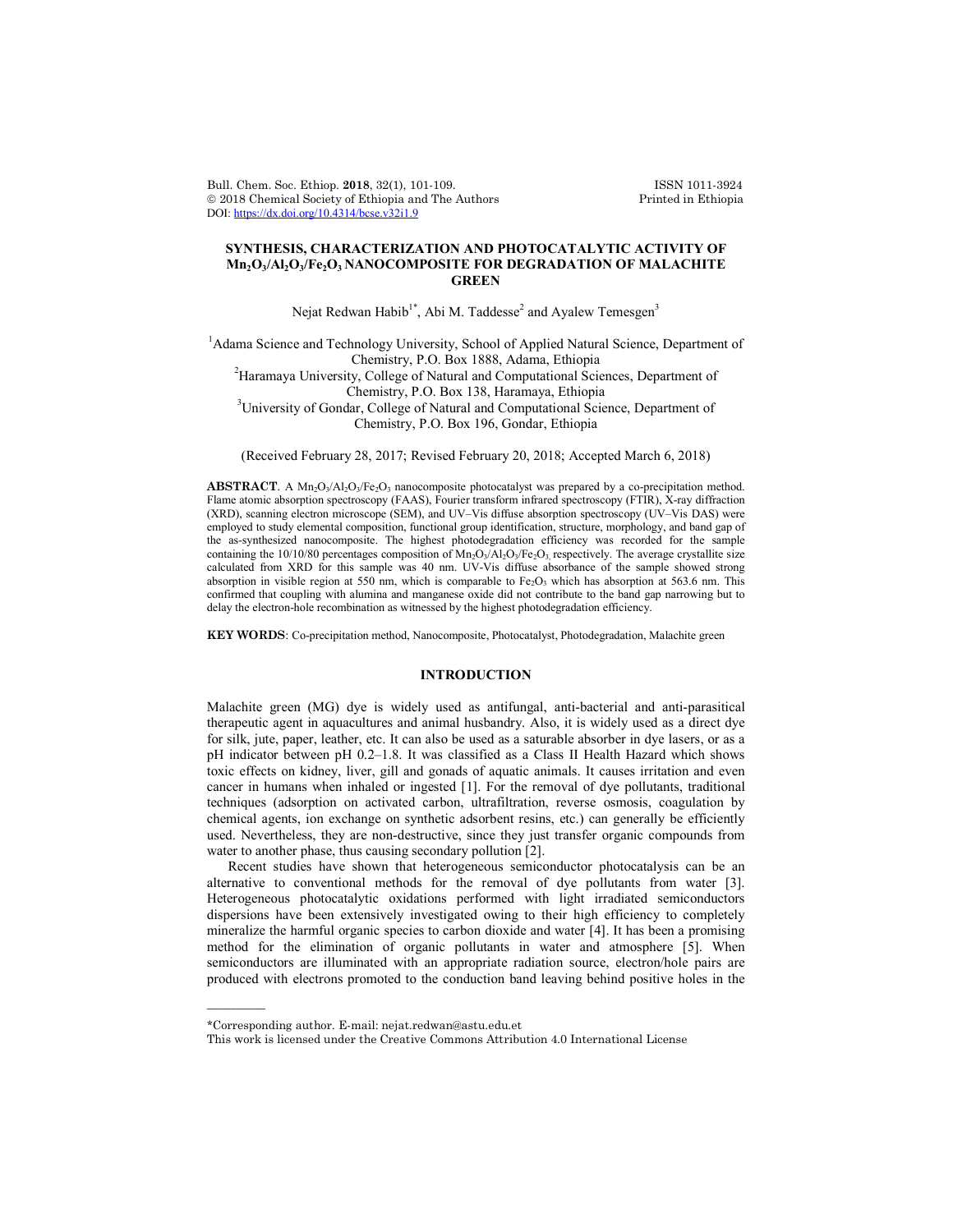Nejat Redwan Habib *et al.*

valence band. The generated electron/hole pairs induce a complex series of reactions that can result in the complete degradation of organic pollutants such as dye adsorbed on the semiconductor surface [3]. Due to high photosensitivity and large band gap,  $TiO<sub>2</sub>$  and ZnO are known to be good photocatalysts for degradation of many organic pollutants. However, there are some drawbacks associated with these compounds, such as charge carrier recombination, which occurs within nanoseconds and the band edge absorption threshold does not allow the utilization of visible light [5, 6]. Iron oxide  $(Fe<sub>2</sub>O<sub>3</sub>)$  is a well-known *n*-type semiconductor which exists in nature in many forms in which hematite ( $\alpha$ -Fe<sub>2</sub>O<sub>3</sub>) and maghemite ( $\gamma$ -Fe<sub>2</sub>O<sub>3</sub>) are two common iron oxides.  $(\alpha$ -Fe<sub>2</sub>O<sub>3</sub>), has become a particularly attractive material in its abundance, low cost, most active and stable under ambient conditions and no toxicity. It is widely used as a support or sensor and its low band gap (2.2 eV) making it promising as catalysts for photochemical transformations [1, 7]. Even though; its poor charge transport properties still remains a handicap for photochemical transformation rate of organic pollutant degradation [8, 9].

There are earlier reports on the improvement of the electronic properties of hematite by introducing transition metal cations and aluminum [8]. Alumina  $(A<sub>1</sub>, O<sub>3</sub>)$  is the most convenient support for the catalyst employed in the oxidation reduction reaction. This is because of its high surface area, thermal stability and porous structure. Also, it greatly increases the degree of dispersion of the catalytically active constituents, hindering their grain growth and thus increasing the activity and durability of supported catalysts. On the other hand, the combination of transition metal oxides may result in modification in their thermal behavior, geometric structures and electronic properties that lead to changes in catalytic functions [8, 10]. Mn<sub>2</sub>O<sub>3</sub> can be used as cheap, environmental friendly catalysts for removing carbon monoxide, organic pollutants and nitrogen oxide or as an oxygen storage component (OSC) for a three-way catalyst [11]. Manganese binary mixtures are active catalyst for inorganic pollutant conversion [12]. These interesting features of  $Al_2O_3$  and  $Mn_2O_3$  lead us to investigate the photocatalytic properties of ternary oxide with  $Fe<sub>2</sub>O<sub>3</sub>$ .

#### **EXPERIMENTAL**

#### *Materials*

Chemicals used were: manganese(II) chloride tetrahydrate (MnCl2∙4H2O, MW: 197.9 g/mol, Labmark), iron(III) chloride hexahydrate (FeCl3∙6H<sub>2</sub>O, MW: 270.30 g/mol, 99.0%, Loba chemie), aluminum chloride hexahydrate (AlCl<sub>3</sub>∙6H<sub>2</sub>O, MW: 241.43g/mol, 99.0%, Merck), (sodium hydroxide (NaOH, MW: 40 g/mol, 98%, Merck), malachite green  $(C_{23}H_{25}N_{2}Cl$ , MW: 364.50 g/mol, 90%, Blulux), niric acid (HNO<sub>3</sub>, MW: 63.01 g/mol, 67-72%, Fine-chem limited), hydrochloric acid (HCl, MW: 36.46 g/mol, 37-38%, Fine-chem limited).

### *Preparation of powder samples*

A 0.1 M of  $Mn_2O_3/Al_2O_3/Fe_2O_3$  mixed oxide was synthesized by co-precipitation method from manganese(II) chloride tetrahydrate (MnCl, 4H<sub>2</sub>O), aluminum chloride hexahydrate (AlCl<sub>3</sub>⋅6H<sub>2</sub>O) and iron(III) chloride hexahydrate (FeCl<sub>3</sub>⋅6H<sub>2</sub>O) in deionized water with 10, 10, 80; 5, 15, 80 and 5, 5, 90 percentage of  $Mn_2O_3$ ,  $Al_2O_3$  and Fe<sub>2</sub>O<sub>3</sub>, respectively. The hydroxides were precipitated by concentrated sodium hydroxide at pH 12. The products were collected by filtration, washed several times with deionized water and dried at  $110^{\circ}$ C for 24 h in an electrical oven. The dried samples were calcined at  $400^{\circ}$ C for 4 h [11, 13, 14].

### *Characterization of powder samples*

X-ray diffraction measurement was carried out to determine the crystal phase composition and size of the nanocomposite. The sample was crushed to fine particles and analyzed by X-ray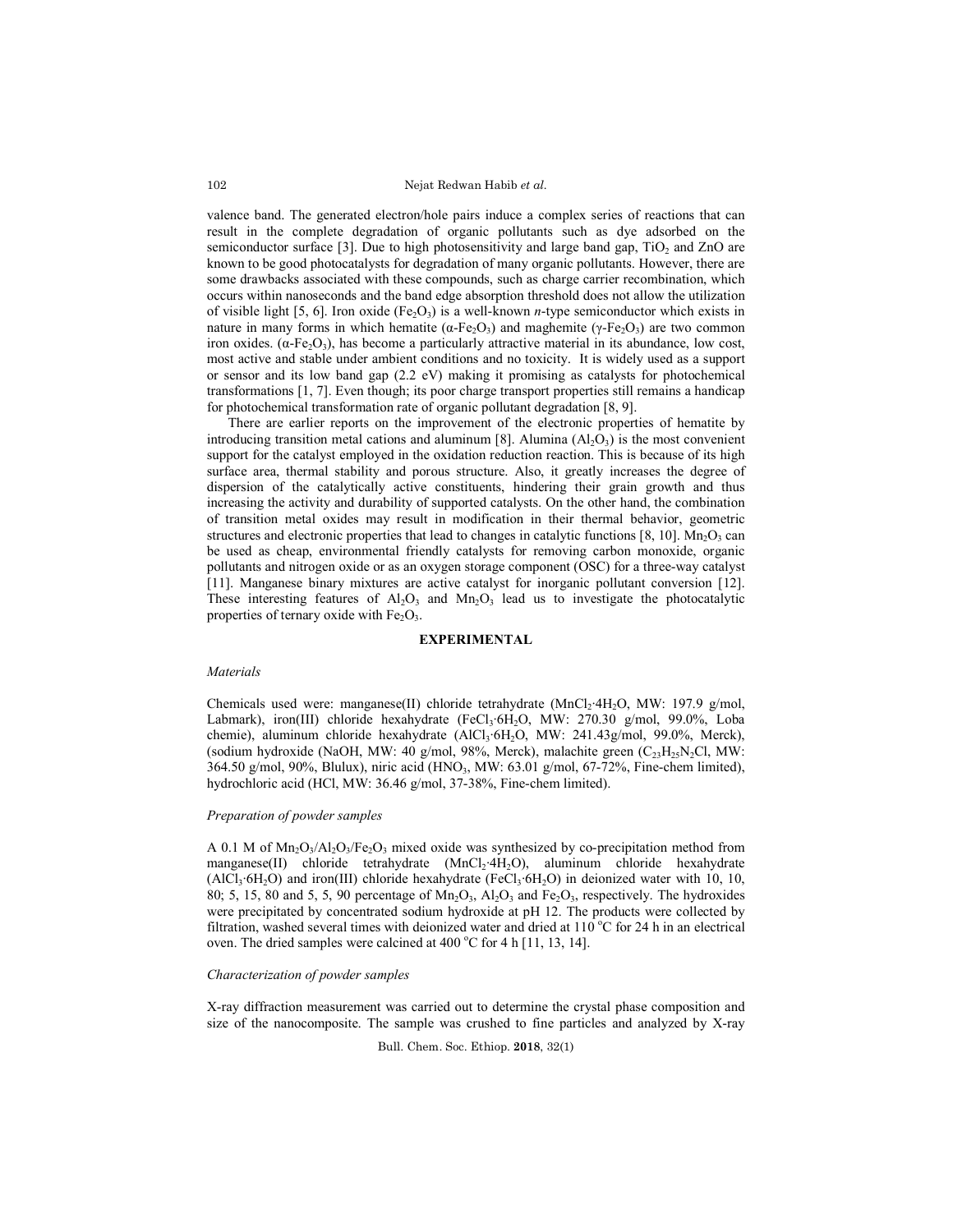diffractometer (Shimadzu, XRD-7000, X-ray diffractometer), equipped with Cu Kα radiation (*λ*  = 0.15405 nm) at room temperature in the scan range 2θ between 10 and 90◦. The accelerating voltage of 40 kV and the emission current of 30 mA were used. The surface morphology was studied by using a scanning electron microscope (EVO 18 SEM). The optical property of the sample was investigated by the band gap energy determination using UV-Visible diffuse absorption. The powder sample was dissolved in hot methanol then the UV-Visible diffuse absorbance was recorded at 200-800 nm range using SP65 spectrophotometer. Fourier transform infrared spectrum (Bruker IFS 120M) was recorded at room temperature in the region 4000–400 cm−1 to determine the surface functional groups. 10 mg of sample was thoroughly mixed with 100 mg (dry mass) of KBr and crushed to a fine powder. A transparent disc was formed by applying a pressure in moisture free atmosphere. The elemental compositions of the assynthesized powder were analyzed by flame atomic absorption spectrophotometer. 0.1 g of the as-synthesized powder was digested with conc. HNO<sub>3</sub> (7 mL), conc. HCl (4 mL) using acid digestion tube till clear solution appears. The samples were transferred to 50 mL volumetric flasks and brought to volume using deionized water. 1 mL of this solution was diluted further to 50 mL. Standard solutions of 1000 mg/L Fe, Al and Mn were prepared by dissolving FeCl3∙6H2O, AlCl3∙6H2O and MnCl2∙4H2O in de-ionized water, and series standard solutions were prepared to plot the calibration curves of the metals by appropriate dilution.

## *Photocatalytic properties*

Photocatalytic activities of the as-prepared powder sample were evaluated by photodecomposition of malachite green in aqueous solution. The experiments were carried out in the presence of UV and Visible light irradiation with  $Mn_2O_3/Al_2O_3/Fe_2O_3$  photocatalyst. For a typical photocatalytic experiment, 200 mg of the prepared catalysts was added to 100 mL of the 100 ppm MG in aqueous solution in 250 mL Pyrex glass beaker. Before illumination of the samples by UV/Visible radiations, the solution was magnetically stirred for 30 min in dark in order to establish adsorption desorption equilibrium. During the illumination stage, air/oxygen was purged into the solution with the help of a porous tube at hand purging in order to keep the suspension of the reaction homogenous. The suspension was irradiated by UV/Visible light source at 12 cm distance. At 30 min time intervals, about 10 mL aliquots were sampled, centrifuged at 4500 rpm, and filtered. The dye concentration in the filtrate was analyzed by measuring the absorption intensity of MG at 620 nm. The UV lamp with a definite power 12 W, 230 V and 50 Hz frequency was employed as UV light source and incandescent bulb was used as visible light source with a definite power of 40 W, 220 V and 60 Hz frequency. Percentage degradation of MG dye was calculated using the following relation:

% Degradation =  $\left(\frac{c_{o}-c_{t}}{c_{o}-c_{t}}\right)$  $c_o$  $100$  (1)

where  $c<sub>o</sub>$  is concentration of dye at initial stage;  $c<sub>t</sub>$  is concentration of dye at time t.

## **RESULTS AND DISCUSSION**

#### *Elemental composition*

The percentage of iron, aluminum and manganese in the as-synthesized samples were determined with the results as depicted in Table 1. The amount of each metal in the three different composites is in good agreement with the theoretical composition.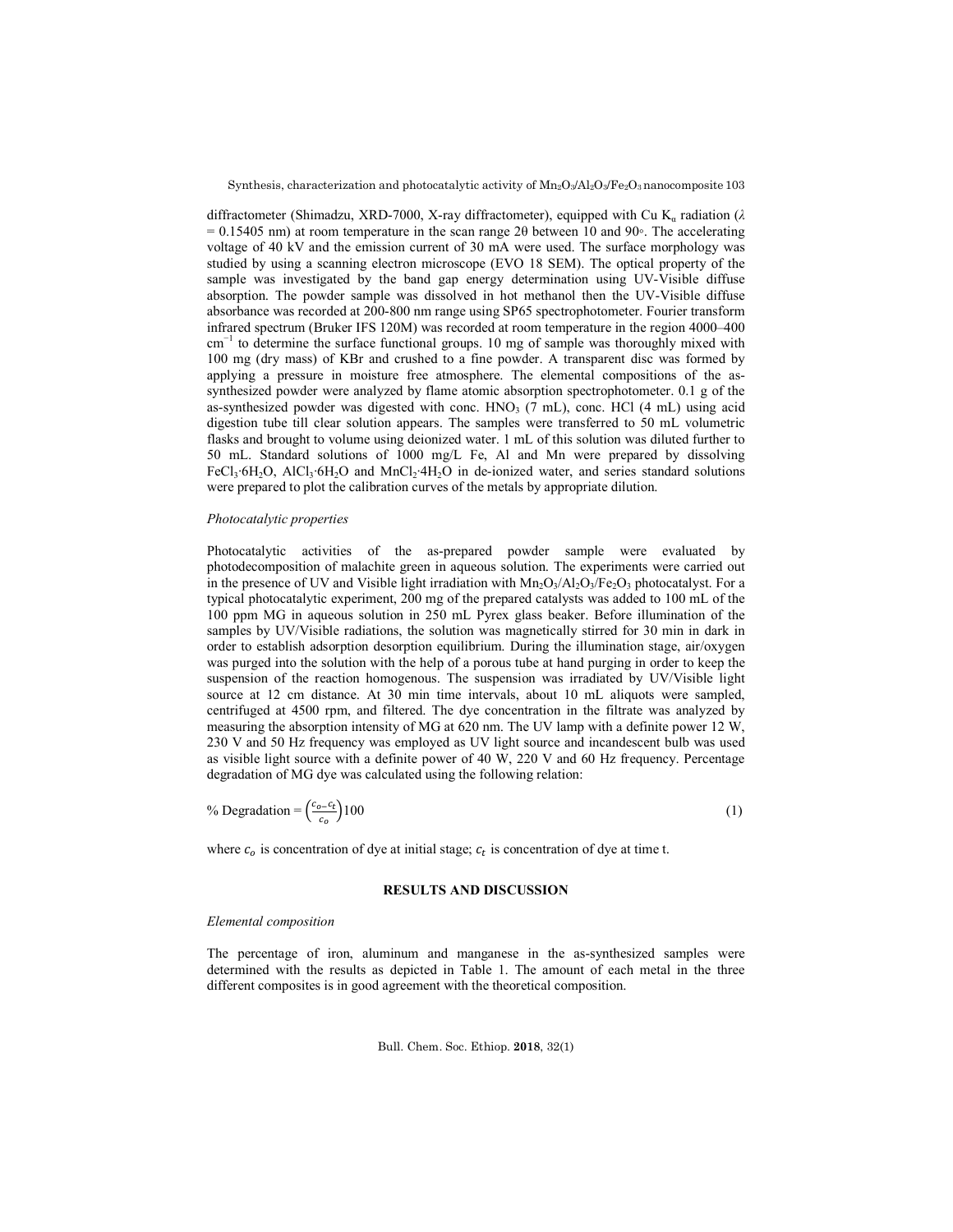Nejat Redwan Habib *et al.*

Table 1. Calculated Percentages of powder samples.

| Sample code | $Mn^a$<br>$\frac{0}{0}$ | $\frac{0}{0}$<br>Mn | %Fe <sup>a</sup> | %Fe <sup>b</sup> | $\Lambda$ 1 <sup>a</sup><br>$\%$<br>Al | $\frac{0}{0}$<br>⊾ 1 ք<br>Al |
|-------------|-------------------------|---------------------|------------------|------------------|----------------------------------------|------------------------------|
|             | $\sim$<br>ΙV            | ۵۵<br>u             | 80               | 76.5             | - 11                                   | $\Omega$                     |
|             |                         | 4.0                 | 80               | 76.3             | . J                                    | $\sqrt{4}$<br>14.8           |
|             |                         | 4.0                 | 90               | 89.5             |                                        | 4.6                          |

<sup>a</sup>initial percentage composition of as-synthesized sample. <sup>b</sup>percentage composition of as-synthesized sample calculated from the FAAS.

#### *X-Ray diffraction analysis*

The average crystallite size (D) was calculated from XRD pattern according to the Scherrer equation:  $D = \frac{k\lambda}{\beta \cos\theta}$  where, k is constant (about 0.9),  $\lambda$  is the wavelength (0.15405 nm),  $\beta$  is the full width at half maximum (FWHM) of the diffraction line and  $\theta$  is the diffraction angle [15]. From the XRD data (Table 2) we see that the as-prepared sample is nanosized. From the assynthesized ternary oxide samples, sample with (80% Fe, 10% Al and 10% Mn) was chosen which have the highest photodegradation efficiency and its crystallite size was found to be 40.52 nm. The XRD pattern of this sample is depicted in Figure 1. The XRD diffraction pattern of the nanocomposite in general appeared to be dominated by amorphous structure with limited crystalline domains. Accordingly, the peaks at 20 values of  $35.64^{\circ}$  and  $62.45^{\circ}$  correspond to hematite ( $\alpha$ -Fe<sub>2</sub>O<sub>3</sub>) phase [96-900-0140] where as the peak at 2 $\theta$  value of 31<sup>o</sup> could be associated with maghemite phase (γ-Fe<sub>2</sub>O<sub>3</sub>) [06-900-6317]. The additional peak observed at 2θ values of 45.11 shows the presence of bixbyite  $(α-Mn<sub>2</sub>O<sub>3</sub>)$  [96-151-4107]. The reason for the absence of peaks related to  $Al_2O_3$  could be its low percentage (10%) in the composite and relatively lower calcinations temperature employed in our experiment (400 °C). In fact, crystallized alumina such as  $\gamma$ -Al<sub>2</sub>O<sub>3</sub> might be present under thermal treatment at 800 °C and  $\alpha$ - $Al_2O_3$  might present under thermal treatment at 1000 °C [9, 16, 17].



Figure 1. The XRD patterns of samples with 10, 10, 80  $Mn_2O_3/Al_2O_3/Fe_2O_3$  percentage composition, respectively.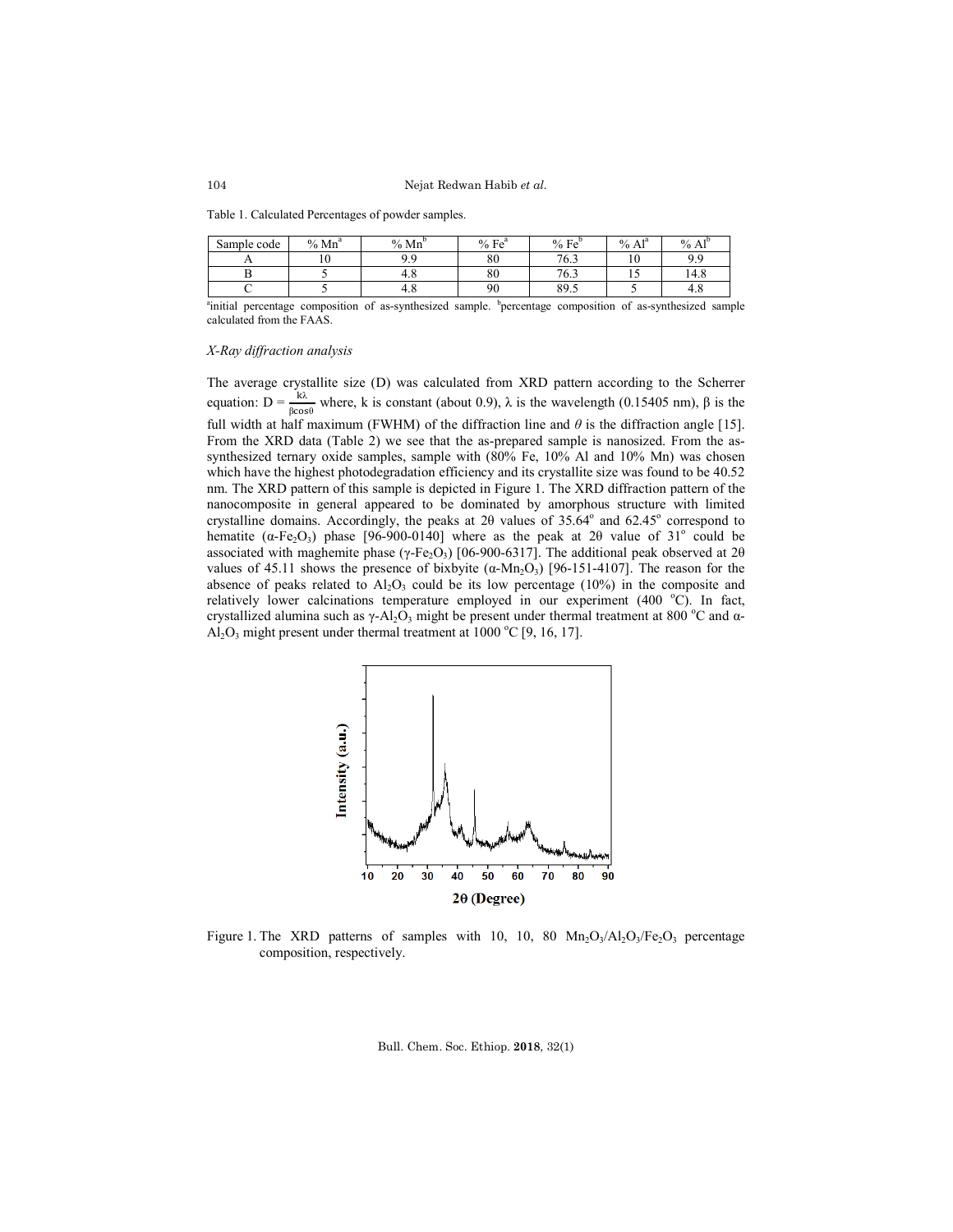Table 2. Average crystallite size (D) of the as prepared nanocomposite photocatalysts calcined at 400 °C for 4 h.

| Percentage $(\%)$ composition<br>Fe<br>Mn | $2\theta$ (Degree) | $\beta$ (Radian) | $D$ (nm) |
|-------------------------------------------|--------------------|------------------|----------|
| 80<br>10                                  | 31.75              | 0.223            | 40.52    |
| 80                                        | 33.34              | 0.371            | 22.38    |
| 90                                        | 33.42              | 0.269            | 30.87    |

*Morphology investigation*

Figure 2 shows the SEM images of ternary  $Mn_2O_3/Al_2O_3/Fe_2O_3$  nanocomposite with different magnifications. In lower magnification the aggregated morphology of the nanocomposite is shown. At higher magnification the image specifies rod like structures of the host  $Fe<sub>2</sub>O<sub>3</sub>$ particles. The addition of aluminum and manganese oxide may influence the size and morphology of pure  $Fe<sub>2</sub>O<sub>3</sub>$ .



Figure 2. SEM micrographs of sample with 10, 10, 80  $Mn_2O_3/Al_2O_3/Fe_2O_3$  percentage composition respectively with 2 µm resolution.

# *FT-IR analysis*

The peak at 3430  $cm^{-1}$  is attributable to the O–H stretching vibration of water and an  $\overline{O}$ H group on the surface of photocatalyst. Hydroxyl groups are crucial to the photocatalytic reactions since they can react with photoexcited holes generated on the catalyst surface and produce hydroxyl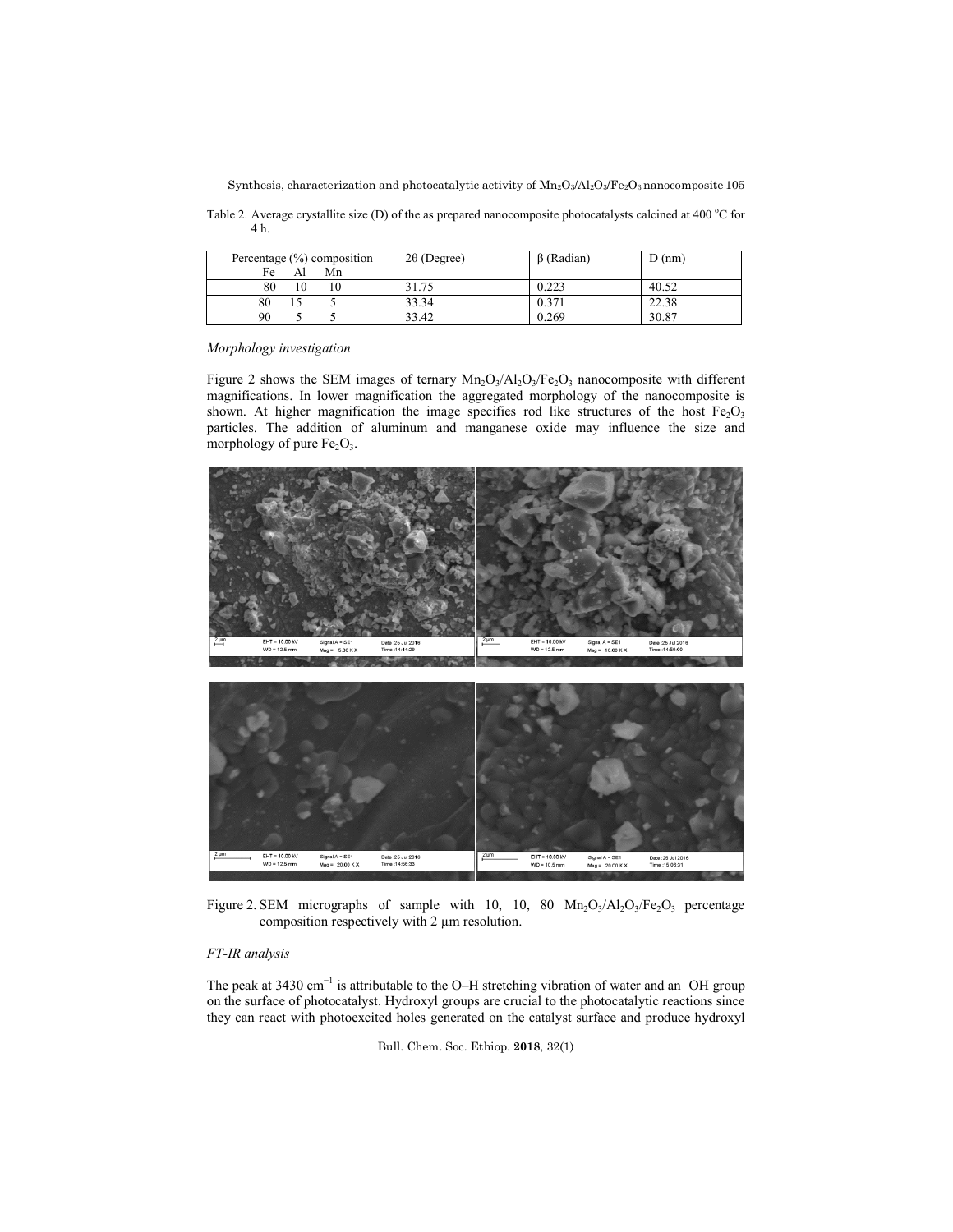radicals, which act as powerful oxidants [9]. The band at  $1628 \text{ cm}^{-1}$  might be attributed to O-H bending vibrations; the bands at 1385 and 1124 cm<sup>-1</sup> are characteristic absorption band of Al<sub>2</sub>O<sub>3</sub> [18]. The bands at 480 and 570 cm<sup>-1</sup> could represent the M-O vibrational mode of the nanocomposite [19].



Figure 3. FT-IR data of sample with 10, 10, 80  $Mn_2O_3/Al_2O_3/Fe_2O_3$  percentage composition, respectively.

### *UV-Visible diffuse absorption analysis*

The band gap of the catalyst directly affects photocatalytic activity in such a way that, the direct absorption of band-gap photons would result in the generation of electron-hole pairs within the catalysts, subsequently; the charge carriers began to diffuse to the surface of the catalysts. As a result, the photocatalytic activity for decomposing organic compounds with catalyst might be enhanced [20]. The wavelengths of the absorption edges in the UV-Vis spectra were determined by plotting a vertical line from the apex of the curve [21]. From the absorption spectra, it has been investigated that the absorbance of the as-prepared nanocomposite photocatalyst is about  $\sim$ 540 nm, as shown in Figure 4. The measured band gap was found to be 2.29 eV, according to the following formula [22].

$$
E_g(eV) = \frac{1240}{\lambda_{max}}\tag{2}
$$

where,  $\lambda_{max} = 540$  nm,  $E_g(eV) = \frac{1240}{540} = 2.29$  eV. This value indicates that the as-prepared photocatalyst is sensitive to visible portion of the solar spectrum.



Figure 4. UV-Visible absorption spectra of sample with 10, 10, 80  $Mn_2O_3/Al_2O_3/Fe_2O_3$ percentage composition, respectively.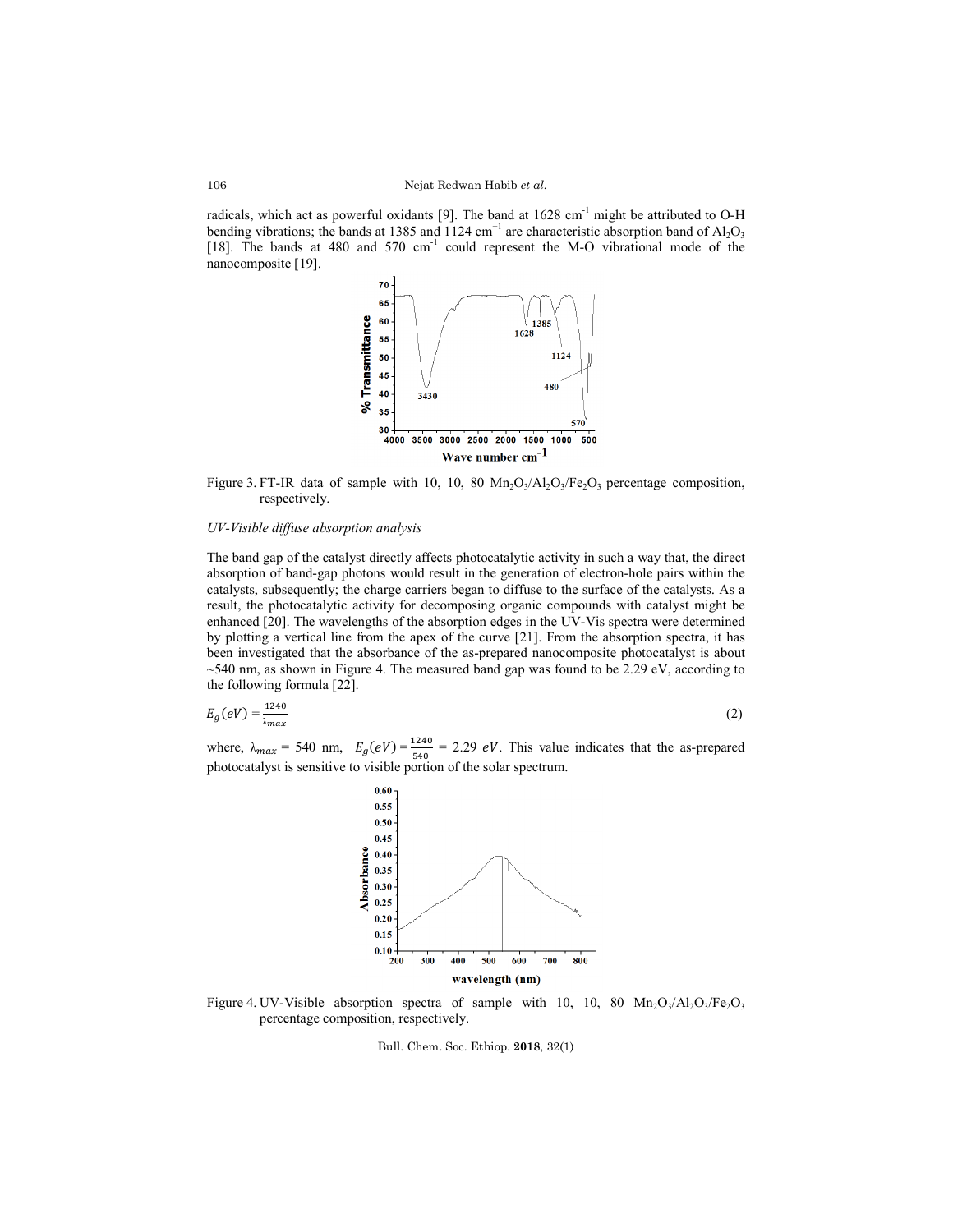#### *Photodegradation of malachite green*

The photodecomposition of malachite green dye was done for a total of 180 min under UV and visible light irradiation as shown in Figures 5 and 6. Sample with (80% Fe, 10% Al and 10% Mn) showed the highest photoactivity which was 98%; samples with (90% Fe, 5% Al and 5% Mn) and with (80% Fe, 15% Al and 5% Mn) showed 97 and 92% decomposition, respectively, in visible light. The percent decomposition of the target dye is found to be 72%, 75% and 49% for samples A (80% Fe, 10% Al and 10% Mn), B (90% Fe, 5% Al and 5% Mn) and C (80% Fe, 15% Al and 5% Mn), respectively, in the presence of UV light, as presented in Table 3.

Remarkable degradation was observed in visible light. This was a positive result for the as prepared nanocomposite. The increased degradation in the presence of visible light was due to the unequal number of d electrons in the 3d orbital of Fe and Mn when  $Fe<sup>3+</sup>$  was replaced by  $Mn^{3+}$ , since they have the same ionic radii in their high spin state, which is 0.645 Å [23, 24]. This is very important, since the electron mobility plays a key role in photocatalysis and this is one of the problems that prevent hematite from being an efficient photocatalyst [8].

The visible light degradation results of all samples showed only slight differences. This is because Fe<sub>2</sub>O<sub>3</sub> acts as a host in all the samples by taking minimum amount of 80% and the percentage of  $Mn_2O_3$  and  $Al_2O_3$  changes slightly from 5 to 15%. As observed from degradation results, increasing  $Mn_2O_3$  and alumina contents from 5 to 10%, increased photocatalytic activity from 97 to 98%. A decrease in degradation was observed when alumina content was increased from 10 to 15%. Samples A and B show similar degradation with slight increase in degradation of sample A under UV light irradiation. A noticeable difference was observed in degradation result of sample C which contains the lower fraction of alumina from all as-prepared samples. Increasing alumina content from 5 to 15% increases the degradation under UV light.

| Sample | Percentage $(\% )$ | % decomposition under | % decomposition under |
|--------|--------------------|-----------------------|-----------------------|
| code   | composition        | visible light         | UV light              |
|        | Fe<br>Mn           |                       |                       |
|        | 80                 |                       |                       |
|        | 80                 |                       |                       |

C 90 5 5 97 97 49

Table 3. Percentage photodecomposition of malachite green dye under visible and UV-light irradiation.



Figure 5. Plots of percentage degradation of malachite green dye as function of time under visible light irradiation.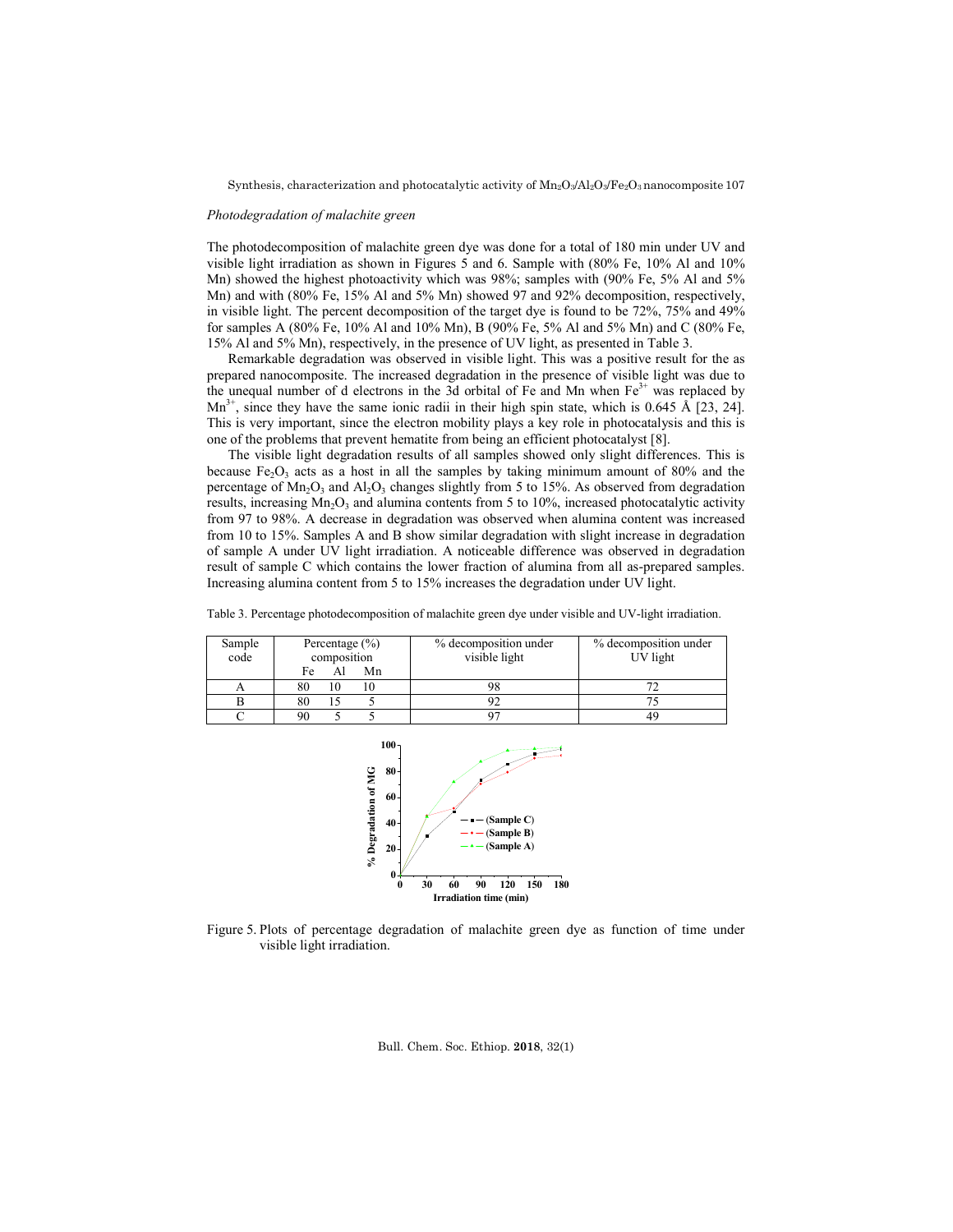Nejat Redwan Habib *et al.*





## **CONCLUSION**

A  $Mn_2O_3/Al_2O_3/Fe_2O_3$  nanocomposite with different percentages was prepared by coprecipitation method. FAAS analysis showed that the obtained percentages of iron, aluminum and manganese were similar to the calculated composition. The highest photodegradation was observed for sample 80% Fe, 10% Al and 10% Mn, in the visible region. The FT-IR spectrum for this sample shows the presence functional groups attributable to metal oxides. The XRD results revealed that the as prepared sample is nanosized and its strong peaks show the presence of hematite, maghemite and bixbyite. Rod like structure of the host particle  $Fe<sub>2</sub>O<sub>3</sub>$  was shown in SEM micrographs. The UV-Vis diffuse reflectance spectra measured band gap was found to be 2.29 eV. This value indicates that the as-prepared photocatalyst is amenable for the phtocatalytic experiment carried under visible light domain.

## **ACKNOWLEDGMENTS**

The authors would like to thank University of Gondar (Department of Chemistry), Adama Science and Technology University (Department of Chemistry), Addis Ababa University (Department of Chemistry) for technical support and Ministry of Education, Ethiopia for providing the financial support to accomplish this work.

# **REFERENCES**

- 1. Pawar, M.; Khajone, A.J. Photodegradation of malachite green dye over sol-gel synthesized nanocrystalline α-Fe<sub>2</sub>O<sub>3</sub>. *Chem. Pharm. Res.* **2012**, 4, 1880-1884.
- 2. Konstantinou, K.I.; Albanis, A.T. TiO<sub>2</sub>-assisted photocatalytic degradation of azo dyes in aqueous solution: Kinetic and mechanistic investigations: A review. *Appl. Catal. B: Environ.* **2004**, 49, 1-14.
- 3. Welderfael, T.; Yadav, P.O.; Taddesse, M.A.; Kaushal, J. Synthesis, characterization and photocatalytic activities of Ag-N-Codoped ZnO nanoparticles for degradation of methyl red. *Bull. Chem. Soc. Ethiop.* **2013**, 27, 221-232.
- 4. Elaziouti; Laouedj, N.; Ahmed, B. ZnO-Assisted photocatalytic degradation of congo red and benzopurpurine 4B in aqueous solution. *J. Chem. Eng. Process Technol.* **2011**, 2, 1-9.
- 5. Pawar, J.M.; Khajone, D.A.; Gaoner, D.M.; Chandel, S.P. Photodegradation of malachite green dye over sol-gel synthesized nanocrystalline α-Fe<sub>2</sub>O<sub>3</sub>. Int. J. Adv. Sci. Res. Technol. **2012**, 2, 471-476.